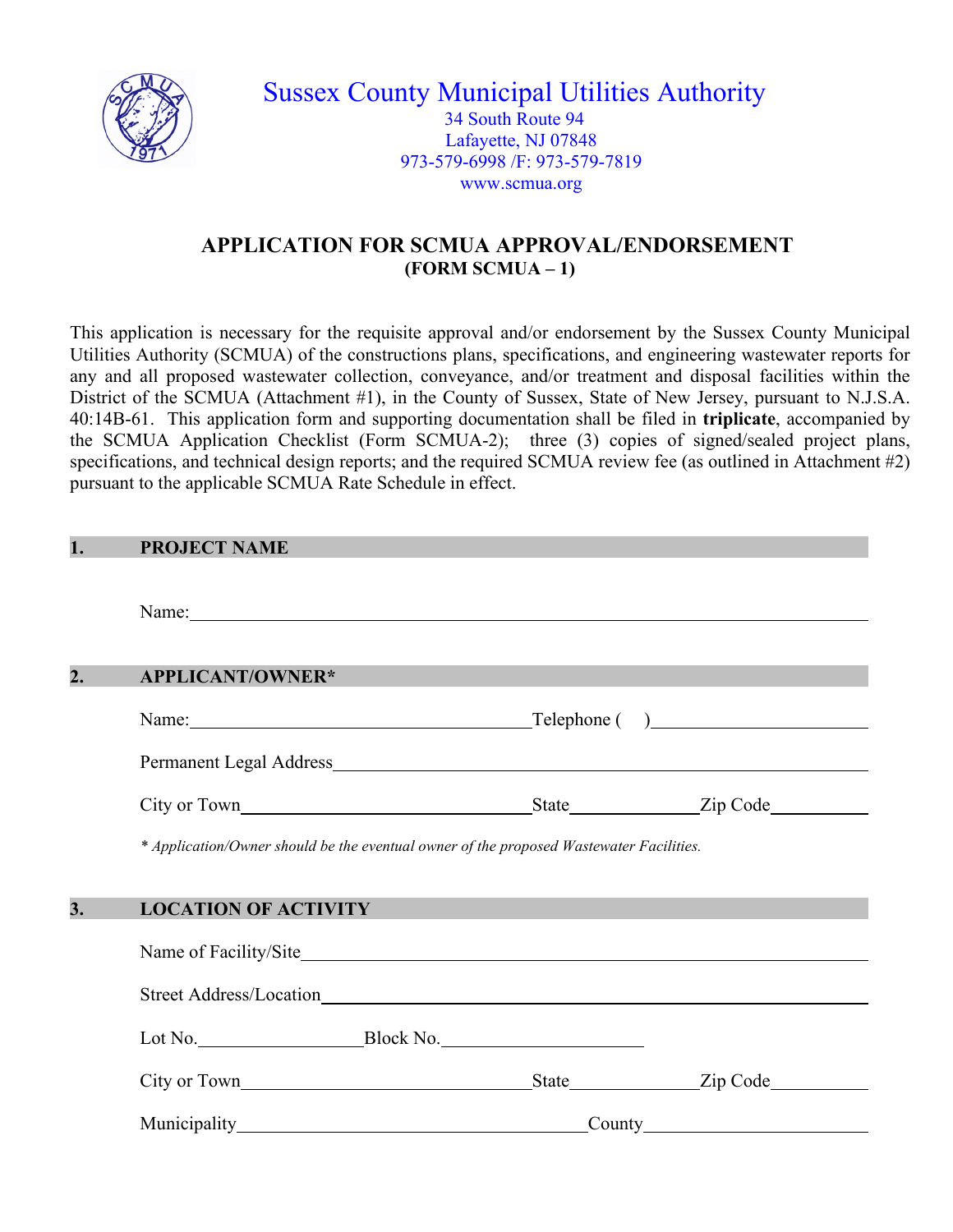### **4. NEW JERSEY LICENSED PROFESSIONAL ENGINEER**

|                                                                                                                                                                                                                                | N.J. License No. |  |
|--------------------------------------------------------------------------------------------------------------------------------------------------------------------------------------------------------------------------------|------------------|--|
|                                                                                                                                                                                                                                |                  |  |
| Mailing Address Manual Manual Manual Manual Manual Manual Manual Manual Manual Manual Manual Manual Manual Manual Manual Manual Manual Manual Manual Manual Manual Manual Manual Manual Manual Manual Manual Manual Manual Man |                  |  |
| City or Town                                                                                                                                                                                                                   | State Zip Code   |  |
| $\text{Telephone}$ ( ) Fax ( )                                                                                                                                                                                                 |                  |  |

## **5. ESTIMATED CONSTRUCTION COST**

Cost of wastewater facilities proposed in this application \$ (attach a breakdown of the cost of all items related to the construction of the proposed treatment works)

#### **6. OTHER REQUIRED PERMITS/ENDORSEMENTS**

If any of the following applications are needed for this project, provide the applicable information.

| Permit Type                                                | Application Status*    |          | <b>Application Date</b><br>(or Application No.) |  |
|------------------------------------------------------------|------------------------|----------|-------------------------------------------------|--|
|                                                            | Pending<br>(Check One) | Approved |                                                 |  |
| • NJDEP Treatment Works Approval                           |                        |          |                                                 |  |
| • Water Quality Management Plan<br>Amendment               |                        |          |                                                 |  |
| • Stream Encroachment                                      |                        |          |                                                 |  |
| • Freshwater Wetlands                                      |                        |          |                                                 |  |
| • NJPDES (DWS, DGW, or SIU)                                |                        |          |                                                 |  |
| • Municipal Endorsement<br>(Municipality as per #3, above) |                        |          |                                                 |  |

(\*- If any of the above applications were approved, please provide a copy of the approval with this application)

| <b>WASTEWATER ALLOCATION</b>         |                     |    |     |  |
|--------------------------------------|---------------------|----|-----|--|
| Wastewater Flow Allocation Available | Yes                 | No | N/A |  |
| <b>Allocation Gallonage</b>          | Municipality/Entity |    |     |  |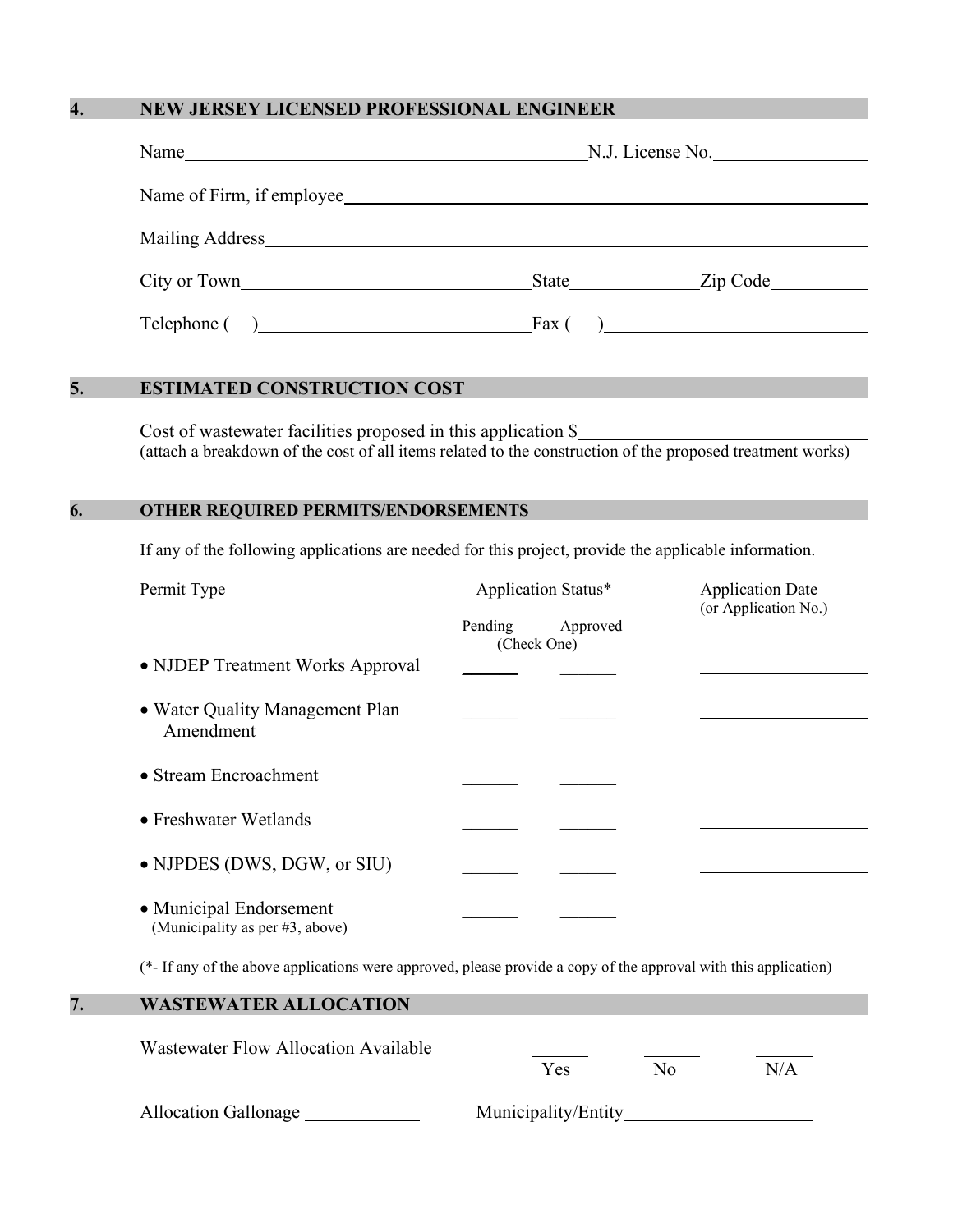#### **8. PROJECT DESCRIPTION**

(Brief Description of Proposed Wastewater Facilities; Intended Use; Number of Proposed Units of each type to be served; Average Daily Flow per unit and per project and, if to be served by the Upper Wallkill Treatment Plant, number of EDU's as per SCMUA EDU Schedule (Attachment #3). Use additional sheets if necessary).

\_\_\_\_\_\_\_\_\_\_\_\_\_\_\_\_\_\_\_\_\_\_\_\_\_\_\_\_\_\_\_\_\_\_\_\_\_\_\_\_\_\_\_\_\_\_\_\_\_\_\_\_\_\_\_\_\_\_\_\_\_\_\_\_\_\_\_\_\_\_\_\_\_\_\_\_\_\_\_\_\_\_

\_\_\_\_\_\_\_\_\_\_\_\_\_\_\_\_\_\_\_\_\_\_\_\_\_\_\_\_\_\_\_\_\_\_\_\_\_\_\_\_\_\_\_\_\_\_\_\_\_\_\_\_\_\_\_\_\_\_\_\_\_\_\_\_\_\_\_\_\_\_\_\_\_\_\_\_\_\_\_\_\_\_

\_\_\_\_\_\_\_\_\_\_\_\_\_\_\_\_\_\_\_\_\_\_\_\_\_\_\_\_\_\_\_\_\_\_\_\_\_\_\_\_\_\_\_\_\_\_\_\_\_\_\_\_\_\_\_\_\_\_\_\_\_\_\_\_\_\_\_\_\_\_\_\_\_\_\_\_\_\_\_\_\_\_

### 9. **PROPERTY OWNER'S CERTIFICATION**

I hereby certify that I,

(Property Owner's Name)

own the property identified in this application. As owner, I grant permission for the activity to be permitted under this application and authorize the SCMUA or their representatives to conduct on-site inspections, if necessary. If the construction activity will take place in an easement, I certify that with this application, I presently have or will obtain permission of the property owner(s) to initiation of construction of the proposed treatment works.

Signature of Owner Date

Print or Type: Name and Position

### **10. STATEMENT OF PREPARER OF PLANS, SPECIFICATIONS, ENGINEER'S REPORT AND APPLICATION**

I hereby certify that this application and associated engineering plans, specifications, and engineer's report applicable to this project comply with the current rules and regulations of the SCMUA and NJDEP with exceptions as noted.

Signature of Engineer Date

Print or Type: Name and Position

PROFESSIONAL ENGINEERS EMBOSSED SEAL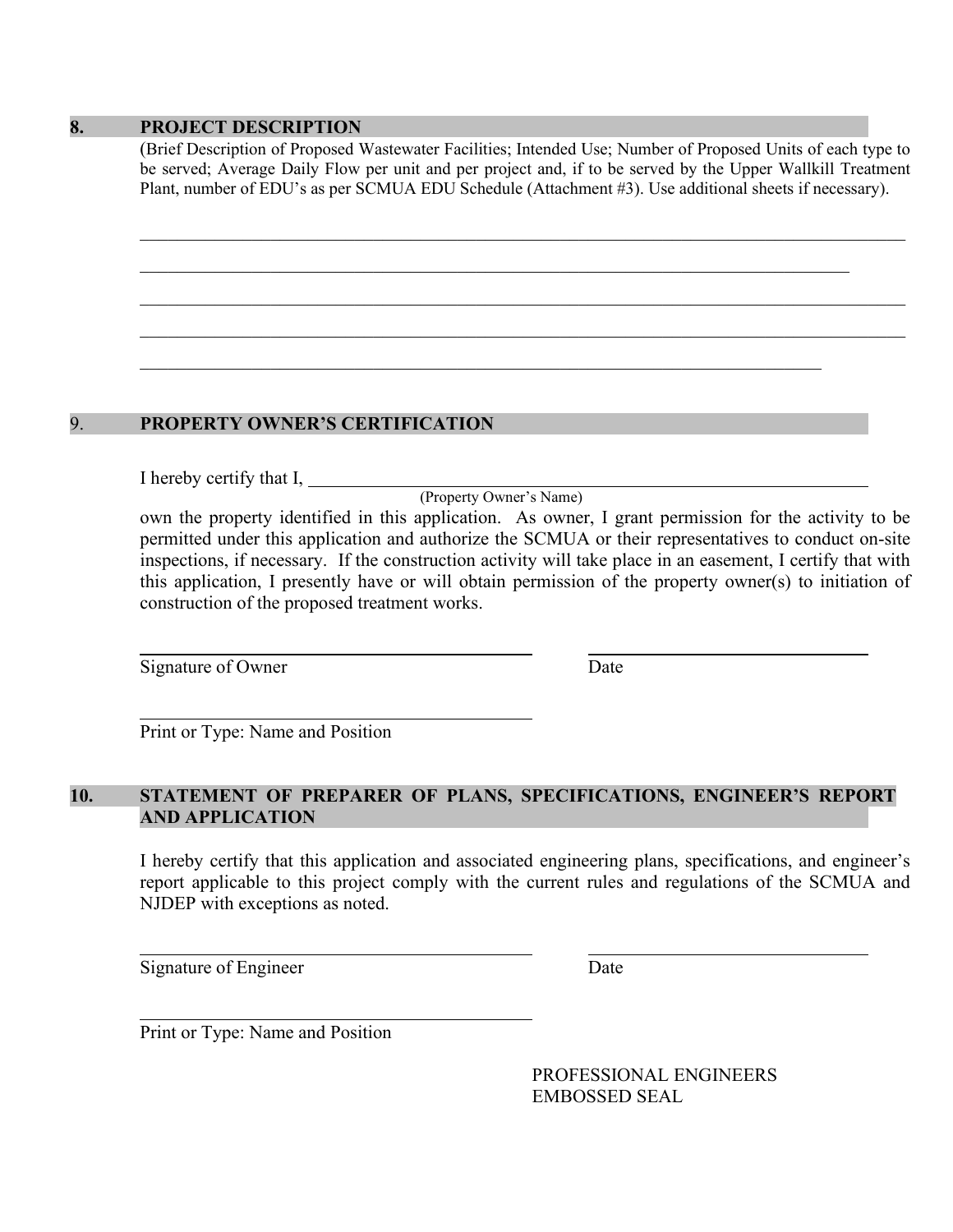### **11. PROPER CONSTRUCTION AND OPERATION CLAUSE**

I, the Applicant/Owner, , agree that the proposed wastewater facilities will be properly constructed and operated in accordance with the engineering plans, specifications and conditions under which approval is granted by the SCMUA and NJDEP. I certify that the entity identified herein shall ensure that the wastewater facilities are operated in accordance with NJDEP regulations and the associated NJPDES permit.

| Signature of Applicant/Owner | <b>Entity Name</b>    |              |         |
|------------------------------|-----------------------|--------------|---------|
| Print or Type: Name          | <b>Entity Address</b> |              |         |
| Date                         | City                  | <b>State</b> | ZipCode |

## **12. CERTIFICATION BY APPLICANT/OWNER**

I certify, under penalty of law, that the information provided in this application and the attachments is true, accurate, and complete. I am aware that there are significant civil and criminal penalties for submitting false, inaccurate, or incomplete information, including fines and/or imprisonment.

Signature of Applicant Date

Print or Type: Name and Position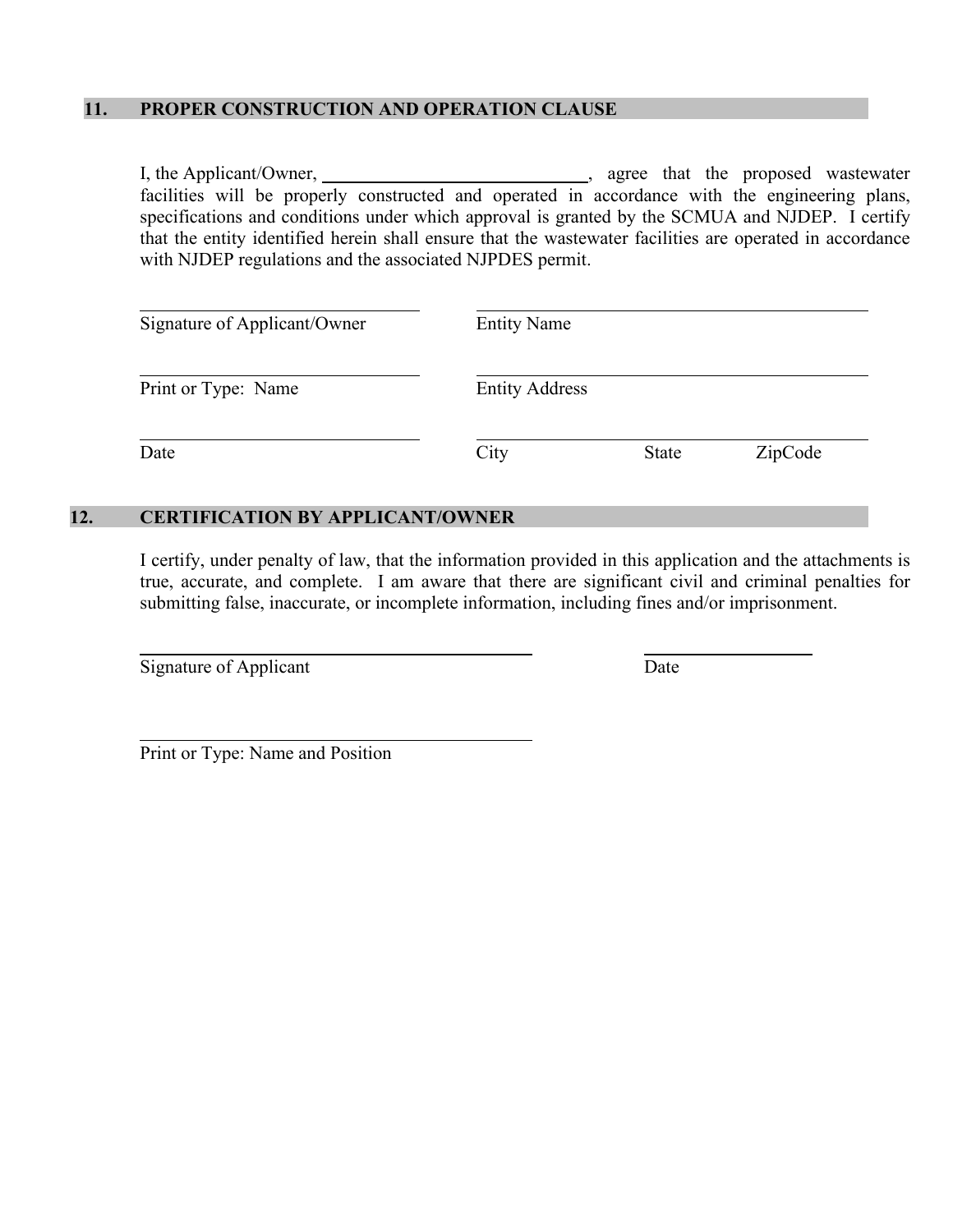# FORM SCMUA –1 ATTACHMENT #1

The SCMUA's District currently includes the following municipalities:

- Andover Borough
- Andover Township
- Branchville Borough
- Frankford Township
- Franklin Borough
- Green Township
- Hamburg Township
- Hardyston Township
- Lafayette Township
- Montague Township
- Ogdensburg Township
- Sandyston Township
- Sparta Township
- Stillwater Township
- Sussex Borough
- Vernon Township
- Walpack Township
- Wantage Township

This listing of SCMUA District Municipalities should be referenced to determine the applicability of SCMUA reviews, approvals, and endorsements, as well as "effected party" designations for 208 planning purposes, as per NJSA 40:14-61, et seq:

40:14B-61. Consent required for construction of other sewage facility. No sewage disposal plant or other facilities for the collection, treatment or disposal of sewage arising within a district shall be constructed unless the municipal authority shall give its consent thereto and approve the plans and specifications therefore. No facilities for the distribution of water within a district shall be constructed unless the municipal authority shall give its consent thereto and approve the plans and specifications therefore. Each municipal authority is hereby empowered to give any such consent and approval, subject, however, to the terms and provisions of any agreement with the holders of bonds. Upon submission to the authority of a complete application for approval of such a plant or facilities, the authority shall approve or disapprove the application within 90 days of the date of its submission, but the authority may extend the time for period not to exceed 30 days by adoption of a resolution therefore. As used in this section, "complete application" means an application form completed as specified by resolution and the rules and regulation of the authority, and the accompanying documents, plans and specifications required by resolution for approval of the plant or facilities. An application shall be certified as complete, for the purposes of the commencement of the time for action by the authority, immediately upon the meeting of the requirements specified in the resolution and the rules and regulations of the authority. Failure of a municipal authority to approve or disapprove plans and specifications submitted pursuant to this section within such time, shall constitute approval thereof and consent of the authority to construction of the plant or facilities.

F:\FORM -1 SCMUA.doc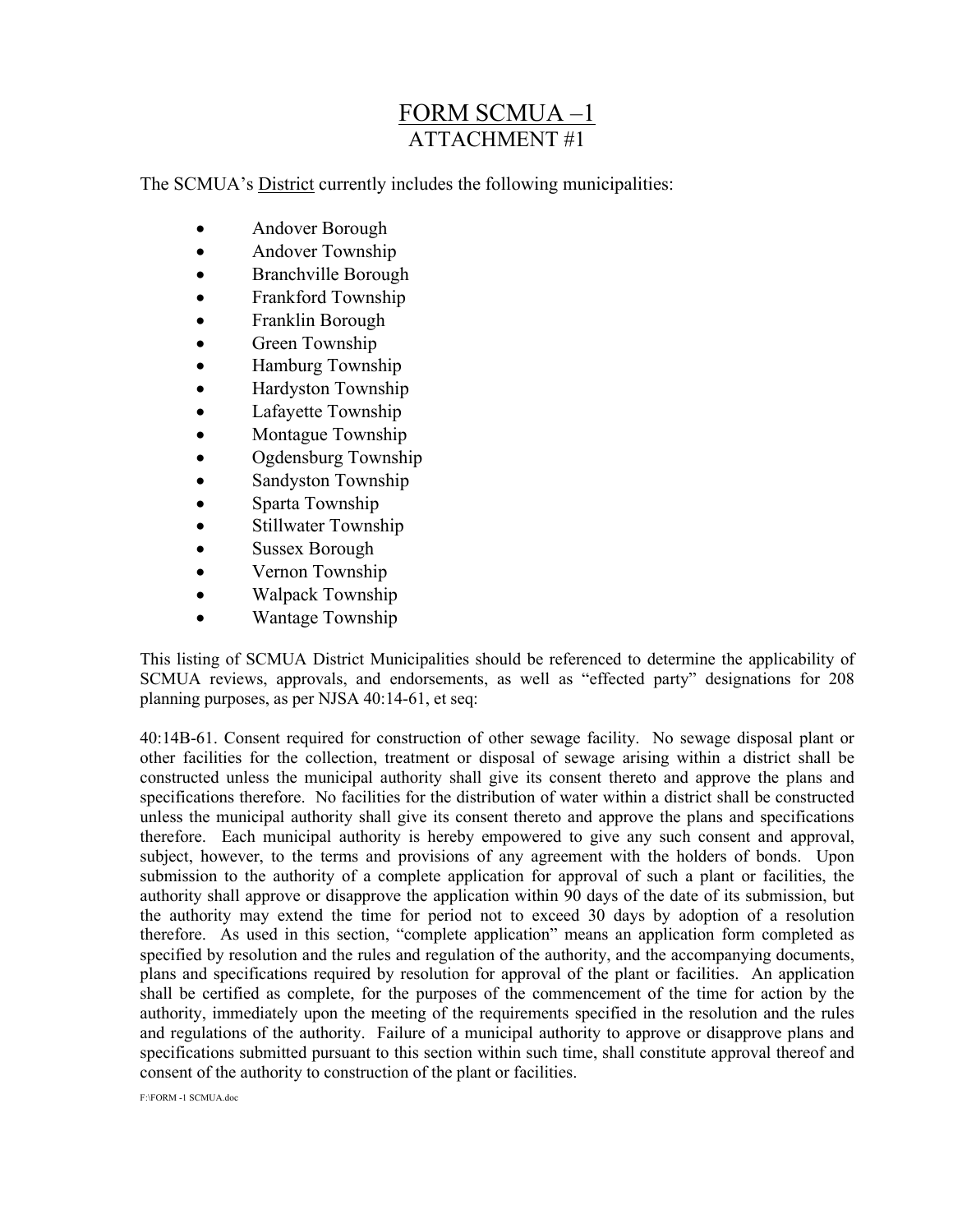# FORM SCMUA –1 ATTACHMENT #2

### **SCMUA Review Fees FY2022**

#### I. Review Fees

- 1. Treatment Works Approval Application Review Fees:
	- a. Fees for Authority review of Treatment Works Approval Applications (TWA) and/or Endorsement for Approval of Wastewater Treatment, Conveyance and Disposal Facilities shall be as follows:

| Type Facility/Review     | Amount of Fee                                                                                                                                                                                                                                                                                                 |
|--------------------------|---------------------------------------------------------------------------------------------------------------------------------------------------------------------------------------------------------------------------------------------------------------------------------------------------------------|
| Minimum Fee              | \$1,500 per TWA/ Endorsement                                                                                                                                                                                                                                                                                  |
| Subsurface Disposal      | \$1,500 per disposal system                                                                                                                                                                                                                                                                                   |
| Pipelines                | \$1,500 per mile or part thereof                                                                                                                                                                                                                                                                              |
| <b>Pumping Stations</b>  | \$1,000 per pumping station (less than $8,000$ gpd)<br>\$2,500 per pumping station $(8,000 \text{ gpd or more})$                                                                                                                                                                                              |
| <b>Treatment Plants</b>  | \$5,000 for first 100,000 GPD capacity, plus<br>\$2,500 for each $100,000$ GPD thereafter (or<br>portion thereof)                                                                                                                                                                                             |
| Repeat/Concurrent Review | Repeat reviews of incomplete or substandard<br>submittals/resubmittals, or work in progress<br>concurrent reviews with endorsing agencies/<br>municipalities may require the assessment of<br>repeat or additional fees, at the discretion of the<br>Authority based on additional review effort<br>required. |

- 2. Review Fees for Endorsement of Wastewater Management Plans (WMP) and Amendments, Water Quality Management Plan (WQMP) Amendments, and NJPDES - SIU, DGW, DSW Permits:
	- a. An initial minimum application fee in the amount of \$1,500 shall be required for review of the above prior to endorsement by the Authority. The initial minimum \$1,500 application fee shall be applied to the actual cost of review by the Authority's Engineers, Attorney, and Staff. All expenses in excess of \$1,500 shall be billed to the requesting party.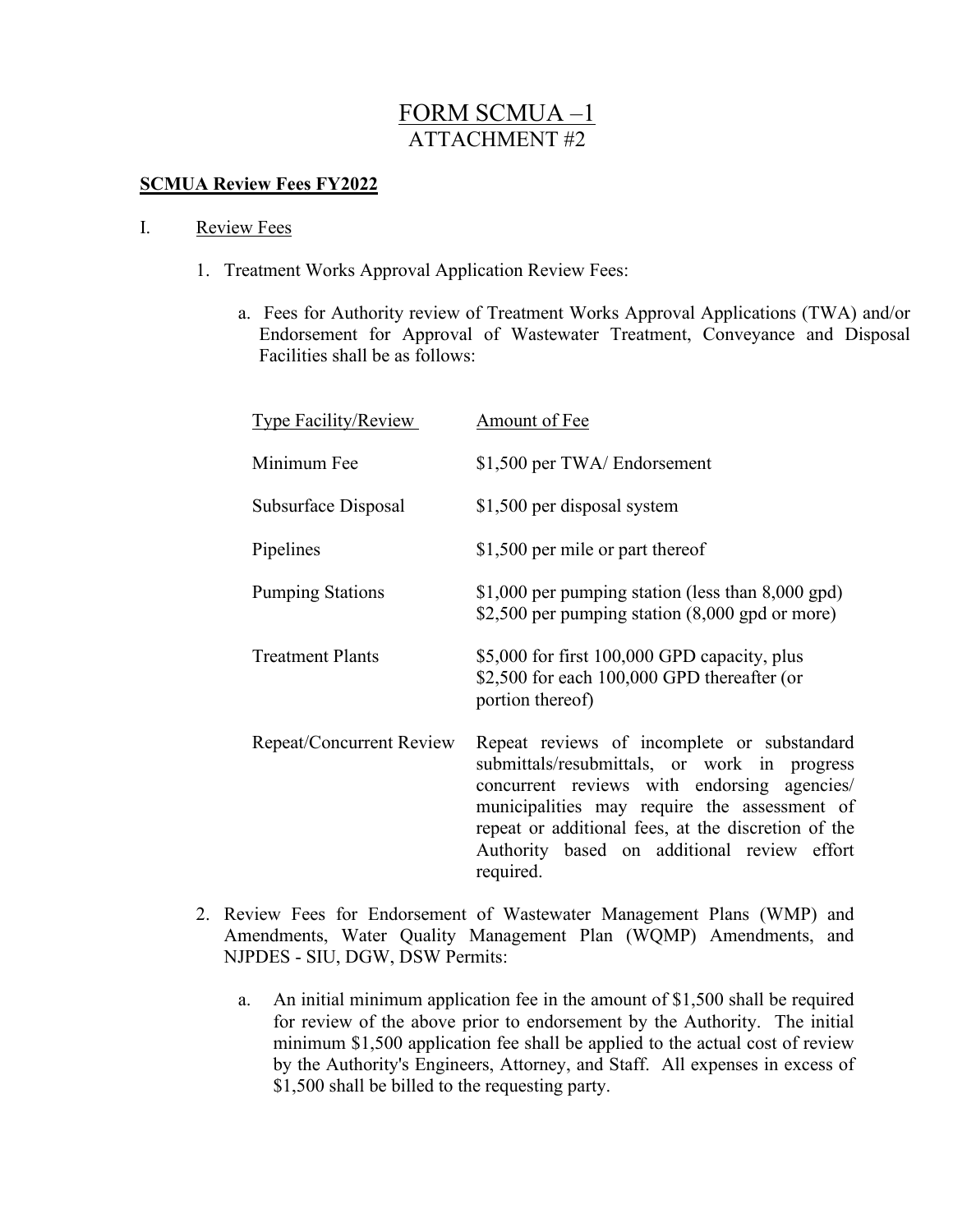- 3. SCMUA Staff Reviews/Inspections/Actions:
	- a. Any necessary reviews, inspections, and/or actions performed by SCMUA Staff above and beyond the scope of review fees per Sections A.1 and A.2., above, and directly relevant to a specific project, applicant, or escrow account may be billed in accordance with the following rates:

Engineer  $=$  \$100/hour Superintendent  $= $75/h$ our Environmental Consultant = contracted hourly rate

#### B. Groundwater Remediation

1. Groundwater remediation discharges into the Upper Wallkill System will be considered on a case by case basis. The applicant shall be required to pay a \$1,500 review fee to the SCMUA. If an Authorization to Discharge Permit is granted, the Hauled Sewage Rate shall apply. Approvals for connection to the local sewage collection system are the responsibility of the applicant.